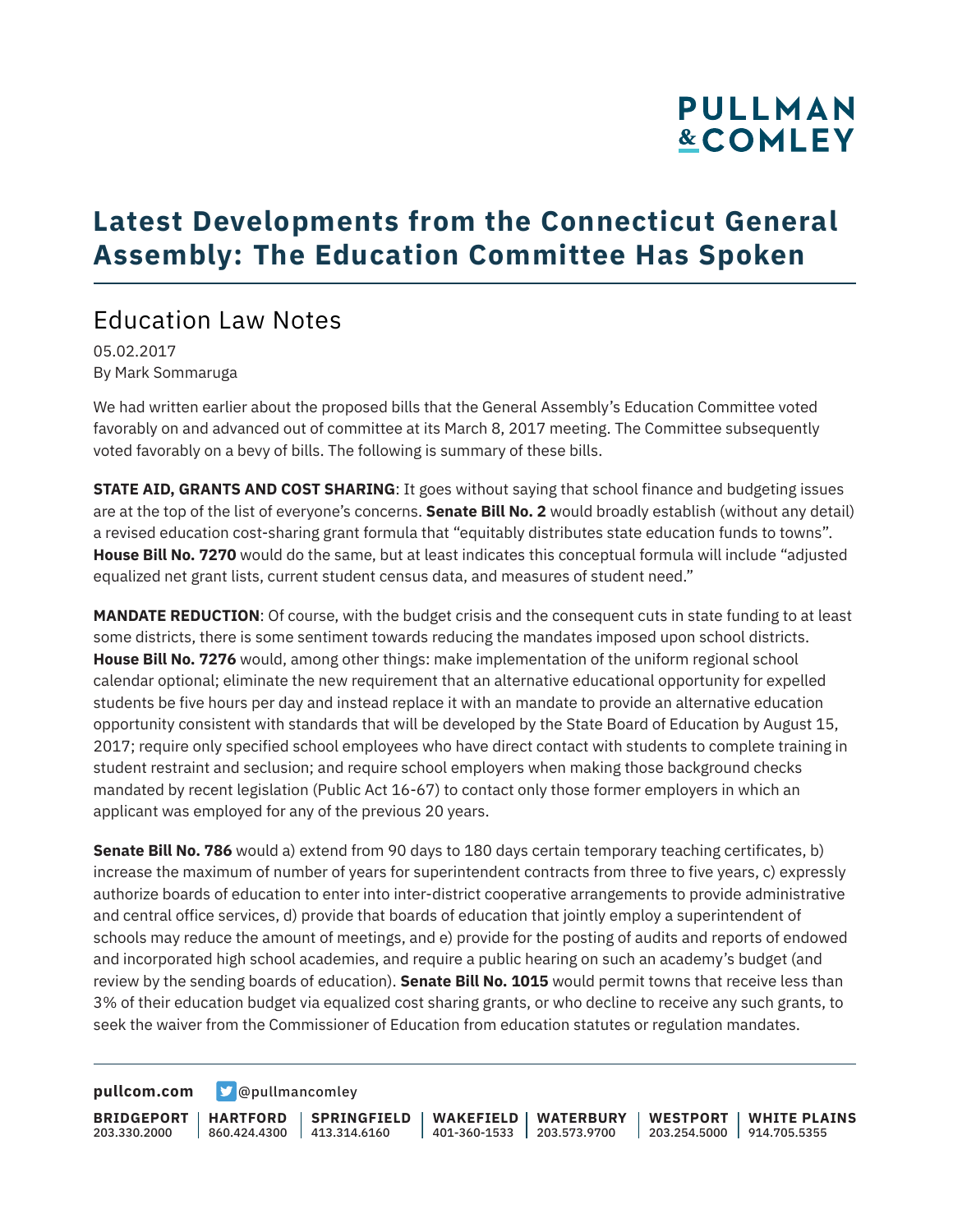#### Latest Developments from the Connecticut General Assembly: The Education Committee Has Spoken

However, certain statutes cannot be waived, such as collective bargaining, teacher tenure/dismissal, residency, special education, student suspensions and expulsions.

**MINIMUM BUDGET REQUIREMENT**: **House Bill No. 7275** would extend recent exceptions to the "Minimum Budget Requirement" ["MBR"] so as to permit a town to reduce its budgeted appropriation from the previous year in an amount equal to reductions in state educational cost sharing aid. **Senate Bill No. 711** would allow greater reductions in municipal education budgets with respect to the MBR when there is reduced student enrollment.

**STATE CONSTRUCTION GRANTS**: Besides the usual authorization of state grant commitments for specific projects, **H.B. No. 7158**, the legislature is contemplating changes to the formulation of funding of school building projects. **Senate Bill No. 907** would utilize a three-year rolling average of the "equalized net grand list per capita" for purposes of calculating a town's school construction reimbursement percentage for new construction grant applications. The Governor is proposing is proposing even more significant change in the grant program. **H.B. No. 7034**

**TASK FORCES AND STUDIES**: The budget crisis has not weakened the General Assembly's voracious appetite for task forces and studies. **Senate Bill No. 1018** would require the Performance Evaluation Advisory Council to study issues relating to the guidelines for teacher evaluation and support programs, and report back to the General Assembly's Education Committee by May 20, 2018. The Education Committee has approved bills requiring the Department of Education to conduct studies related to "education issues in the state" **S.B. No. 1016**, "local education authorities in the state; **H.B. No. 7273**; and "the public schools in the state" **H.B. No. 7272**. **Senate Bill No. 949** would establish a "Digital Citizenship, Internet Safety and Media Literacy Advisory Council" within the Department of Education, which would provide recommendations to the State Board of Education regarding a) best practices relating to instruction in digital citizenship, Internet safety and media literacy, and b) methods of instructing students to "safely, ethically, responsibly and effectively use media and technology resources". More importantly, **House Bill No. 7255** would establish a task force to conduct a feasibility study regarding the creation of a state special education predictable cost cooperative, and report back to the General Assembly's Education Committee by January 1, 2019, which leads us to ….

**SPECIAL EDUCATION**: Instead of just talk of future feasibility, **House Bill No. 6619**, would create a "Special Education Predictable Cost Cooperative Implementation Committee" which will develop a plan to implement the "Special Education Predictable Cost Cooperative". Specifically, the Cooperative's purpose is to have a special education funding mechanism that: a) aggregates special education costs at the state level and provides cost predictability to school districts, b) maintains current state funding for special education, c) differentiates funding based on student learning needs, d) equitably distributes special education funding, and e) limits local financial responsibility for students with "extraordinary" needs. This cooperative would be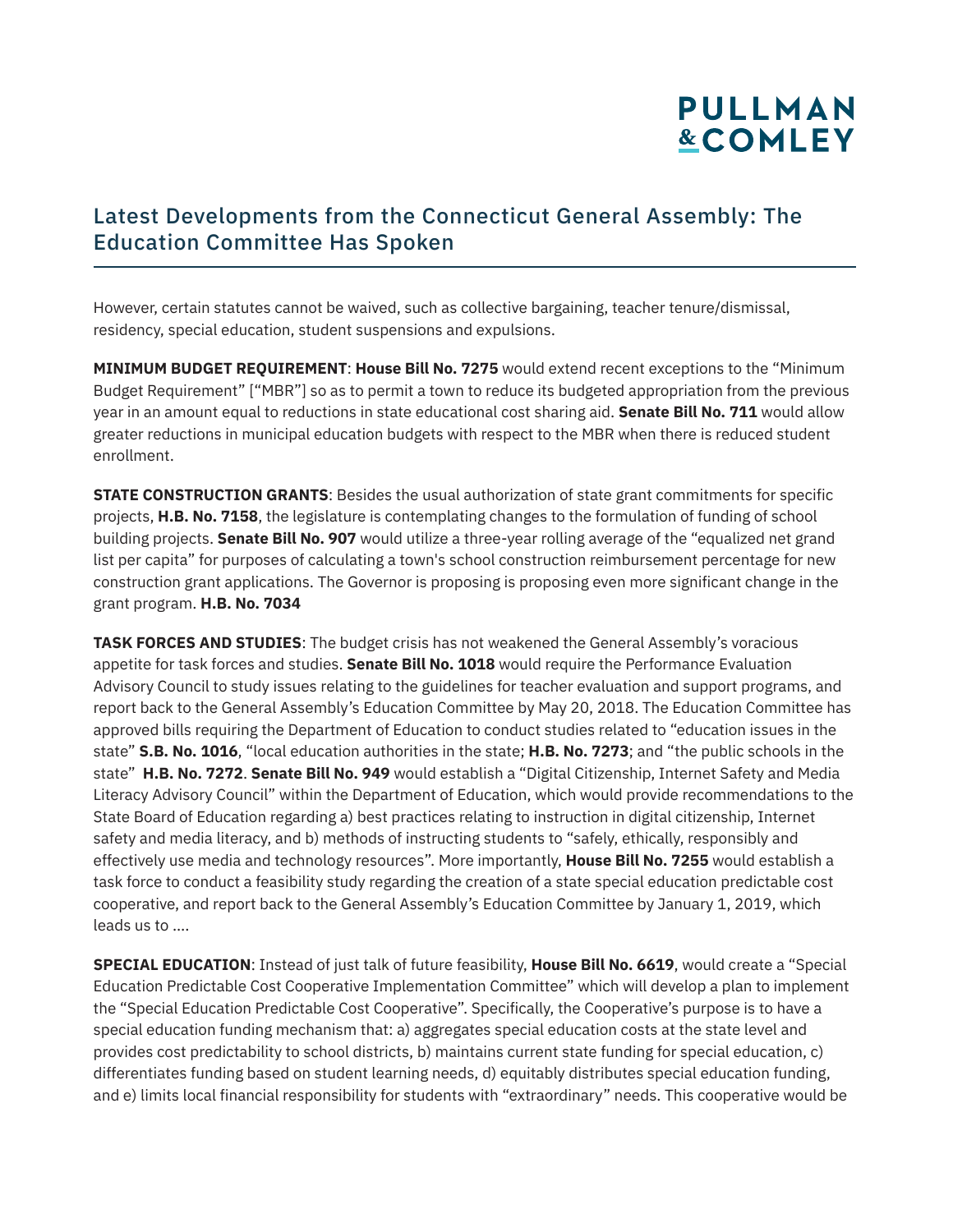#### Latest Developments from the Connecticut General Assembly: The Education Committee Has Spoken

funded by: a) a "community contribution" from each school district, calculated based on the number of special education students enrolled in the district and the district's previous special education costs, with each town paying the community contribution of its resident students, reduced by an "equity adjustment" based on the town's ability to pay, and b) the state contribution, which is a reallocation of the special education portion of the equalization aid grant and the excess cost grant. The cooperative would a) provide all school districts with some state support for special education services; b) ensure that a school district's community contribution will be lower than the district's actual per pupil special education cost; and c) reimburse school districts for 100% of their actual special education costs for a fiscal year. The committee will submit its plan and any recommendations concerning legislation necessary to implement the plan to the Commissioners of Education and Insurance and to the General Assembly's Education, Appropriations, and Insurance Committees. The plan will then be subject to approval (or rejection) by the General Assembly. If approved, the Commissioner of Education shall implement, by regulation and within available appropriations, the cooperative based upon the plan beginning with the 2018-2019 fiscal year.

There are other bills of interest in the special education realm. **House Bill No. 7252** would provide that for special education matters, the parties could agree to have an "independent adjudicator" in lieu of mediation; the independent adjudicator process is more involved than mediation (although it still does not lead to a binding result). This bill would also require local and regional school districts to establish policies permitting (and prescribing the manner of) the reasonable observation of a student in the classroom by his/her parent. **Senate Bill No. 1009** would mandate that the training of special education due process hearing officers include training in state and federal special education law. **Senate Bill No. 1007** would a) require the Department of Education to annually collect and report on data relating to local special education expenditures, and b) provide that where the Commissioner of Education has determined that a board of education intentionally under-budgeted its estimated special education expenditures and is relying instead upon funds from the town to pay for additional expenditures, the town will not be responsible for paying for such expenditures. **Senate Bill No. 1008** would provide that with respect to residential placements made by the Department of Developmental Services, responsibility for the residential/non-educational costs associated with such placement will belong to that Department, although the local or regional school district would still be responsible for the educational costs of such placement. **House Bill No. 7254** would require teachers applying for professional certification with a comprehensive special education or integrated early childhood and special education endorsement to complete a program of study in the diagnosis and remediation of reading and language arts that includes supervised practicum hours and instruction in the detection and recognition of, and evidence-based structured literacy interventions for, students with dyslexia.

**STAFF DEVELOPMENT AND TRAINING**: **Senate Bill No. 953** would implement the recommendations of the task force on professional development and in-service training requirements for educators by a) simply requiring that professional development be consistent with any goals identified by the certified employees and the local or regional board of education (in lieu of statutorily specified areas), and b) eliminating certain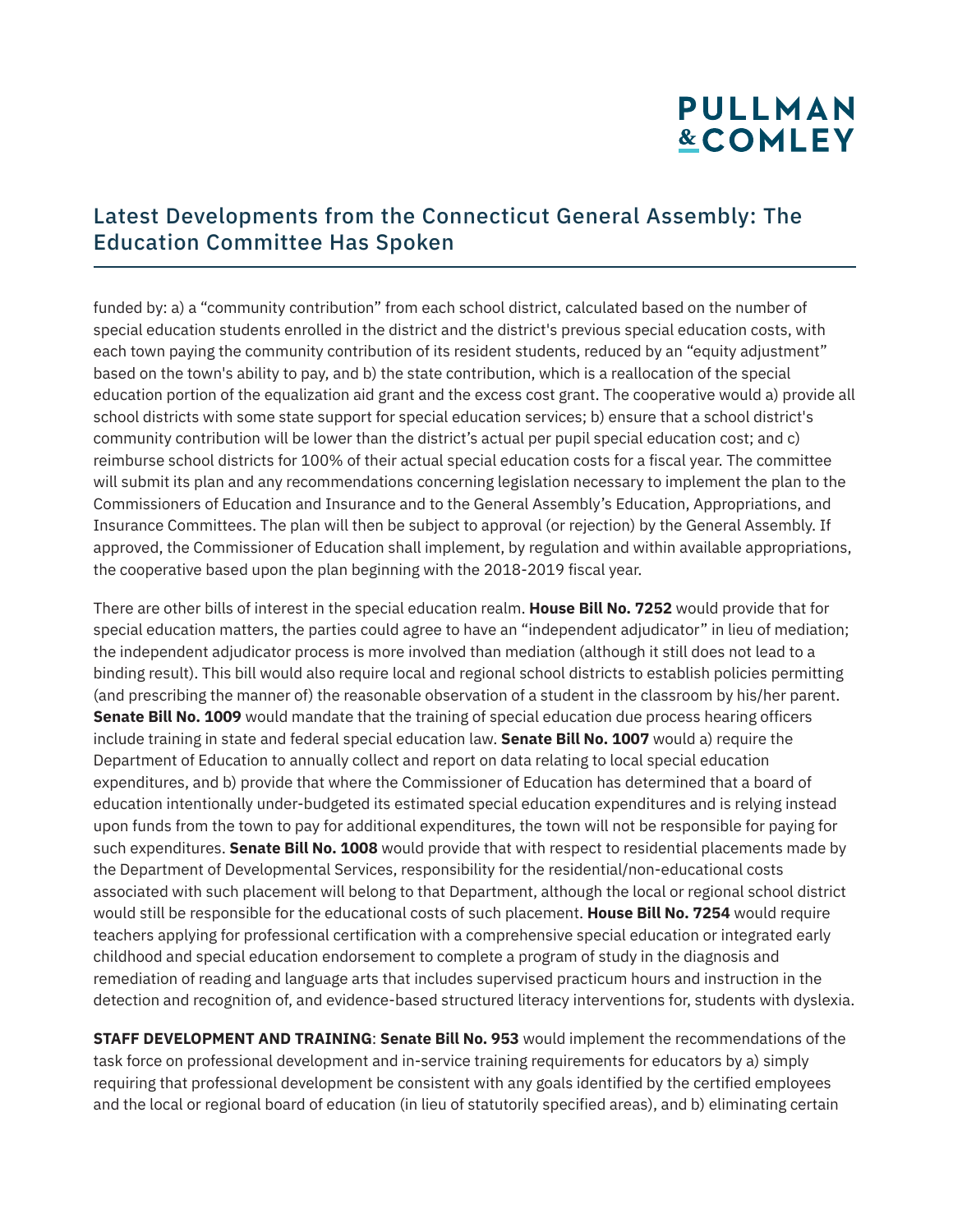#### Latest Developments from the Connecticut General Assembly: The Education Committee Has Spoken

in-service requirements. **Senate Bill No. 913** would require local and regional boards of education to annually provide training to all paraprofessionals, which shall a) provide information necessary to instruct paraprofessional on their duties and responsibilities, b) be consistent with the specific needs of the student (s) to whom the paraprofessional will be assigned, and c) be provided before the start of the school year by the immediate supervisor of the paraprofessional and with pay. In the case of a paraprofessional who is hired by a board of education after the start of the school year or who has been reassigned during the school year, such training shall be provided to the paraprofessional before the paraprofessional's assignment or reassignment begins.

**HIGH SCHOOL GRADUATION**: There may be further delay in long promised revisions to the state's high school graduation requirements. **Senate Bill No. 1026** would keep the current graduation requirements in place for classes graduating in 2022 (and before). In addition, this bill would revise the amendments that were previously scheduled to take place so that for classes graduating in 2023 (and after), the state's minimum graduation requirement will be 25 credits, including not fewer than: 1) nine credits in the humanities, including civics and the arts; 2) nine credits in science, technology, engineering and mathematics; 3) one credit in physical education and wellness; 4) one credit in world languages; and 5) a one-credit, mastery-based diploma assessment. The bill provides that only courses that are in accordance with the state-wide subject matter content standards that are to be adopted by the State Board of Education shall generally count towards graduation. The bill, however, provides that school districts may provide credits to students toward meeting the graduation requirements upon the successful demonstration of mastery of the subject matter content achieved through various alternative and flexible educational experiences and opportunities (including cross-curricular graduation requirements, career and technical education, virtual learning, work-based learning, service learning, dual enrollment and early college, courses taken in middle school, internships and student-designed independent studies), provided such demonstration of mastery is in accordance with the statewide subject matter content standards.

**DESEGREGATION, REFORM AND UNDER-PERFORMING SCHOOL DISTRICTS**: **House Bill No. 7201** would apply the reduced-isolation setting standards of the 2013 stipulation and order for Sheff v. O'Neill to all interdistrict magnet schools in the state. **House Bill No. 7035** would provide for the creation of "promise" school districts, which are basically "alliance school districts" following their exit from that program designation, and "opportunity" school districts, which is basically the renaming of "reform districts" (i.e., the ten towns with the lowest accountability index scores), and would apply many of the requirements for alliance school districts to these schools districts (namely, the hold-back of money conditioned on plans of improvement). **Senate Bill No. 955** would authorize the State Board of Education to appoint a "district improvement officer" to implement an improvement plan for a low achieving school or educational reform district. **House Bill No. 7251**, among other things, would enhance the training for boards of education of low performing school districts that are implementing improvement plans, require the Department of Education to create a model school district responsibilities agreement (including the proper roles of boards of education), and include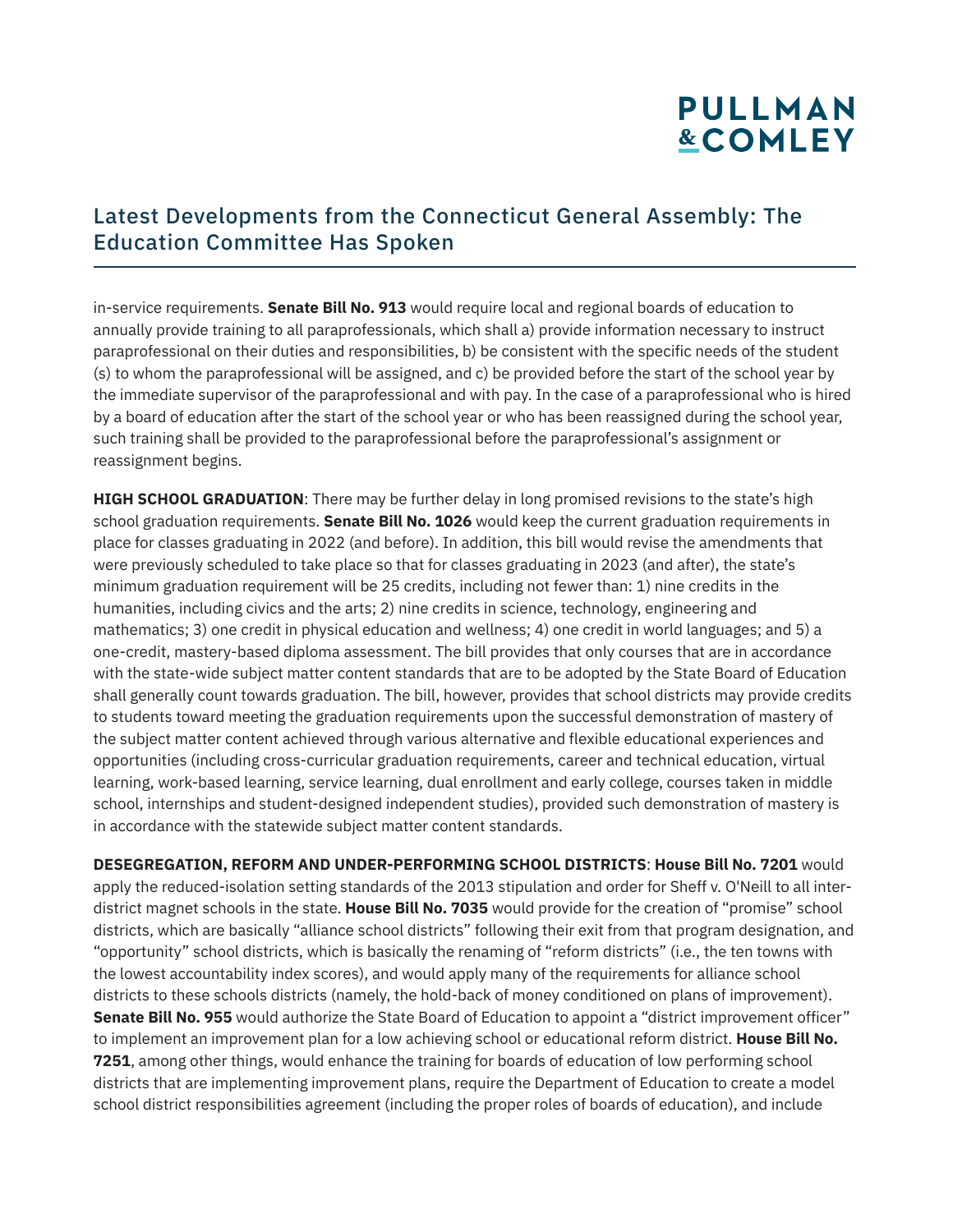#### Latest Developments from the Connecticut General Assembly: The Education Committee Has Spoken

such model agreements and leadership succession plans as part of a school district's alliance district plan.

 **EDUCATIONAL RECORDS AND PRIVACY**: **House Bill No. 7204** would provide that whenever a student enrolls in a new school district, a) the new district must provide written and electronic notification to the former school district, and b) in addition to providing a "paper copy" of the child's educational records within ten days of enrollment, the former district must provide electronic student records to the new district within two business days of receiving notice of such enrollment. **House Bill No. 7207** would delay the implementation of the requirements of the Student Data Privacy Act of 2016 (Public Act 16-189) until July 1, 2018.

**STUDENT ELECTRONIC DEVICES AND "PRIVACY"**: In a legislative overreaction, **House Bill No. 7154** would prohibit any school employee (public or private) from seizing a student's personal mobile electronic device for purposes of accessing any data or other content stored upon or accessible from the device, or compel a student to produce, display, share or provide access to any data or content stored upon or accessible from such device, unless the device is located on school property and the school employee has a reasonable suspicion that a student 1) has violated or is violating an educational policy and that such device contains evidence of the suspected violation, or 2) poses a risk of imminent personal injury to such student or others. Upon taking custody of the device, the school employee must immediately turn it over to a school administrator, who may then conduct a search of the device. Any such search shall 1) be strictly limited to finding evidence of the suspected policy violation or to prevent imminent personal injury to such student or others, and 2) immediately cease upon a) finding sufficient evidence or no evidence of the suspected violation, or b) preventing such imminent personal injury to such student or others. Immediately after searching such device, the school employee shall report, in writing, to the principal the reasonable suspicion that gave rise to the search. Not later than 24 hours after the completion of the search, the principal shall notify the student and the parent or guardian of the student of the suspected violation and what data was accessed from such device during the search of such device. The principal shall provide a copy of the report detailing the reasonable suspicion that gave rise to the search. Finally, the bill prohibits school administrators from copying, sharing or transferring any data or any information accessed on the device during a search that is unrelated to the suspected violation of an educational policy or risk of imminent personal injury to such student or others.

 **HEALTH AND SAFETY**: **Senate Bill No. 951** would require each school district to a conduct test of the water supply for any school building or facility constructed before July 1, 1986. **Senate Bill No. 840** would implement the recommendations of the Department of Public Health regarding the mandatory release of immunization rates for each public and private school in Connecticut. **House Bill No. 7200 would implement the recommendations of the task force on life-threatening food allergies in schools**. This bill would expressly empower the State Department of Education to revise when necessary (and then make available to school districts) its guidelines for the management of students with life-threatening food allergies and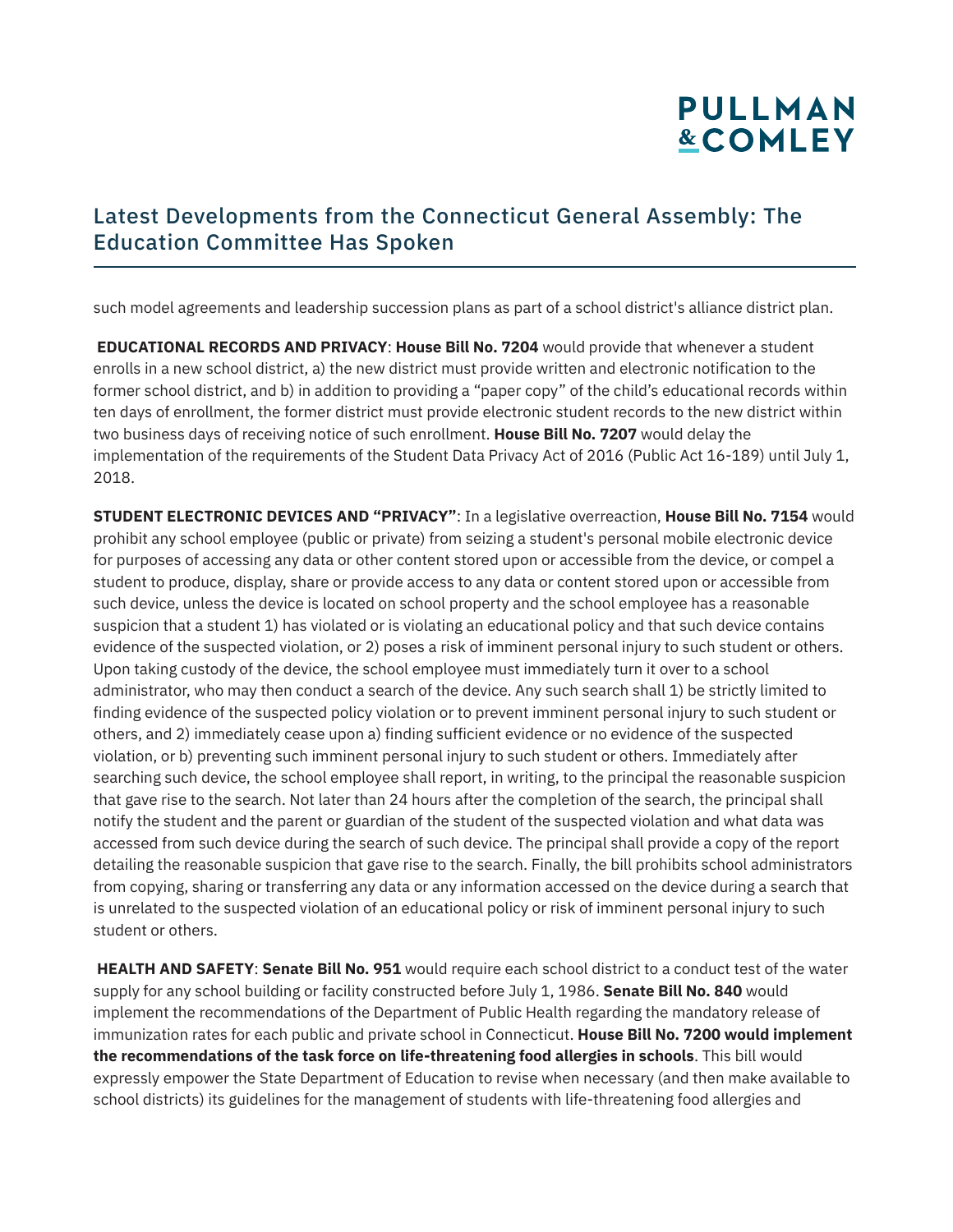#### Latest Developments from the Connecticut General Assembly: The Education Committee Has Spoken

glycogen storage disease. This bill would require school districts to mandate that all relevant course curriculum and school culinary programs implement allergen restrictions and safety protocols to allow students with life-threatening food allergies to participate and to include the district's management of students with life-threatening food allergies plan in any programs relating to school climate or wellness adopted by such board. The bill would require the Departments of Education and Public Health to develop and make available to each school district a safety protocol for **school bus drivers** to follow in the event that a student is experiencing a life-threatening food allergy emergency. The safety protocol will include 1) a requirement that each school bus contain a list of names of students with a life-threatening food allergy and that such list is updated annually, 2) information and training regarding cardiopulmonary resuscitation, first aid and the emergency management and administration of epinephrine, 3) instructions for the notification of emergency personnel, 4) follow-up and reporting procedures after a student has experienced an allergic reaction, 5) the signs and symptoms of anaphylaxis, and 6) prevention and risk-reduction strategies regarding allergic reactions. The school bus driver would then be subject to all the remaining statutory provisions applicable to school personnel in the administration of medication.

 **ABUSE AND NEGLECT REPORTS**: Mirroring legislation that was vetoed in 2015 by Governor Malloy, **Senate Bill No. 1017** would require the removal of all references in a school employee's personnel records of a report and investigation relating to an unsubstantiated allegation of abuse or neglect by the employee and prohibit the use of such report and investigation against such school employee for any purpose relating to his or her employment. This bill would, however, permit school districts to continue to conduct their own investigations into such employee misconduct.

**SECLUSION AND RESTRAINT**: Following up 2015's revisions to the seclusion and restraint statutes, **House Bill No. 7111** would revise the definition of "physical restraint" to specifically include "carrying or forcibly moving an individual from one location to another." The bill would further clarify/emphasize that seclusion cannot be utilized as a planned intervention in a student's treatment or educational plan. This bill would also provide that training in seclusion and physical restraint is only required for those teachers, administrators, and paraprofessionals who have direct contact with students.

 **EARLY CHILD HOOD**: Attempting to carry out a prior gubernatorial promise, **Senate Bill No. 954** would require the State Department of Education, in consultation with the Office of Early Childhood, to develop a plan for universal preschool beginning in 2022, with the Department then submitting its plan and recommendations to the General Assembly's Education Committee by January 1, 2019. **House Bill No. 7155** would require the Office of Early Childhood to develop a proposed early childhood educator compensation schedule for early childhood educators working for programs that receive state funds, with the Office then submitting such schedule and recommendations to the General Assembly's Education and Appropriations Committees by January 1, 2018. **Senate Bill No. 912** would allow an individual who holds a bachelor's degree and has completed 12 credits or more in early childhood education or child development to satisfy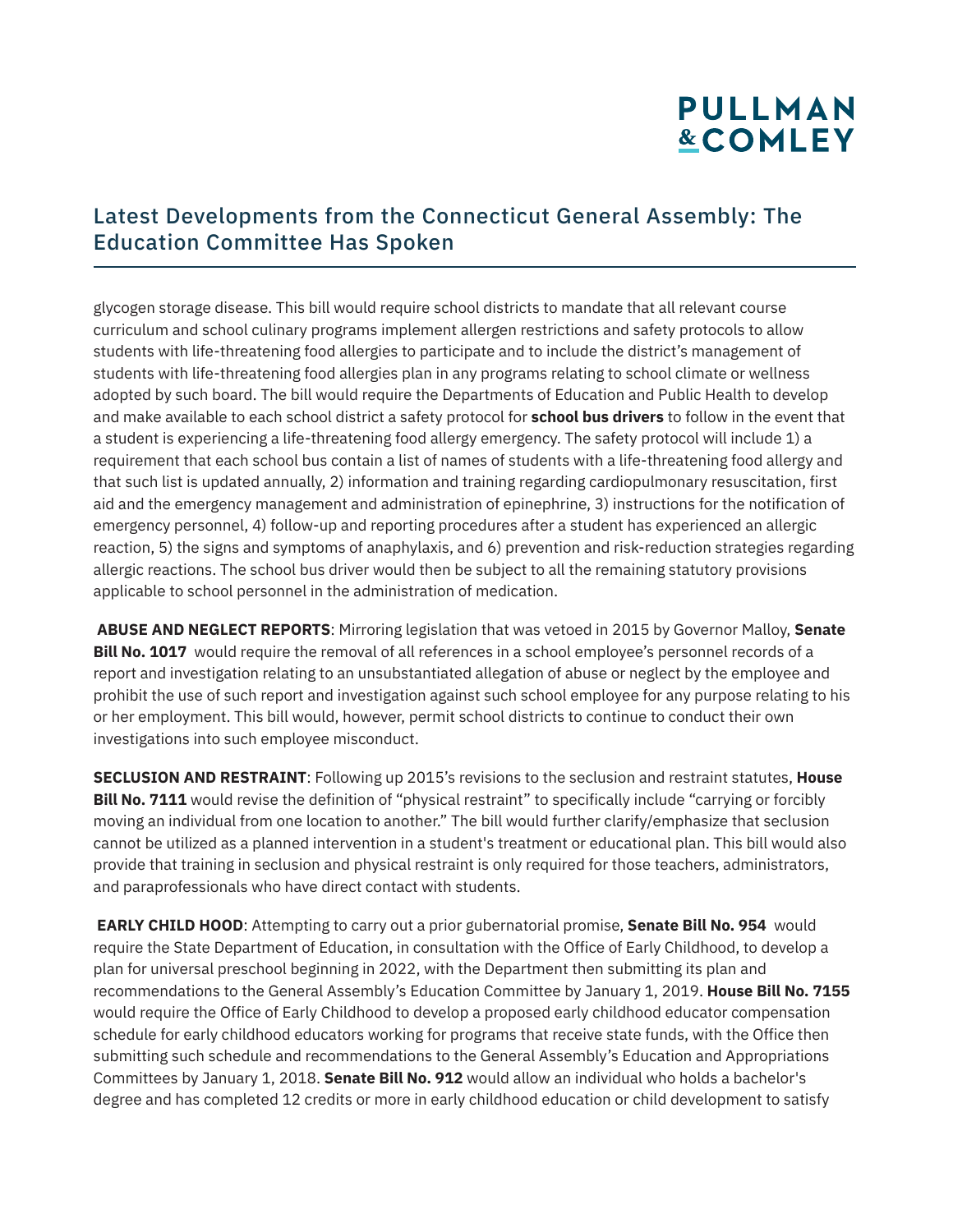#### Latest Developments from the Connecticut General Assembly: The Education Committee Has Spoken

the staff qualifications requirement for early childhood educators. **Senate Bill No. 952** would create a nonlapsing account to be used by the Department of Social Services to transfer federal funds to the Office of Early Childhood for purposes of funding the Care 4 Kids child care subsidy program. **House Bill No. 7205** would a) require that the results of the reading instruction survey be distributed to teachers and supervisors in order to inform such teachers' professional development in reading instruction, and b) establish a reading readiness program that provides tiered supports in early literacy to schools and school districts.

**TECHNICAL HIGH SCHOOLS**: First of all, **House Bill No. 7271** would establish the Technical High School System as an independent state agency, separate and apart from the State Board of Education. In a less existential realm, **Senate Bill No. 950** would decrease the number of years of required employment experience for an applicant seeking teacher certification for a position at a technical high school from eight years to five years, and require the Department of Education to provide guidance on the application process to applicants seeking teacher certification for a position at a technical high school. **House Bill No. 7202** would a) establish a post-secondary vocational programs division within the technical high school system, and b) classify licensed practical nurse programs and aviation maintenance programs at technical high schools as "postsecondary education programs" for purposes of maintaining students' eligibility for federal Pell grants.

**OMNIBUS /MISCELLANEOUS:** A legislative session is not truly a legislative session without the usual grab bag bills purporting to make "minor revisions. **House Bill No. 7253** would replace the school performance index with the accountability index, require the State Department of Education to notify school districts of their students' mastery examination scores by August 15th of each year, postpone the requirement that teachers have a masters' degree in order to obtain professional educator certification from July 1, 2016 until July 1, 2018, provide that school district vision screenings include where necessary a recommendation for the student to examined by an optometrist or ophthalmologist, require school districts (and private providers) to provide further information upon request during audits of private special education placements, permit candidates for licensure as a marital and family therapist to provide such services to students and their families, extend the timeline for the State to provide digitalized individualized education program software to school districts (with the State merely having to provide it to ten school districts for 2017-2018 and not the remaining districts until July 1, 2018), permit a one-time two-year extension for an acting superintendent of schools who does not have certification due to a "hardship", and establish a task force to study issues relating to the governance, financing, general conduct and roles of interscholastic athletic programs, with a report back to the General Assembly's Education Committee by January 1, 2018. It also expressly indicates that "10-4b" complaints against school districts for failure to carry out the educational interests of the state may also be brought against charter schools, magnet school operators, vocational-technical high schools, agricultural science and technology education centers, and endowed high school/ academies.